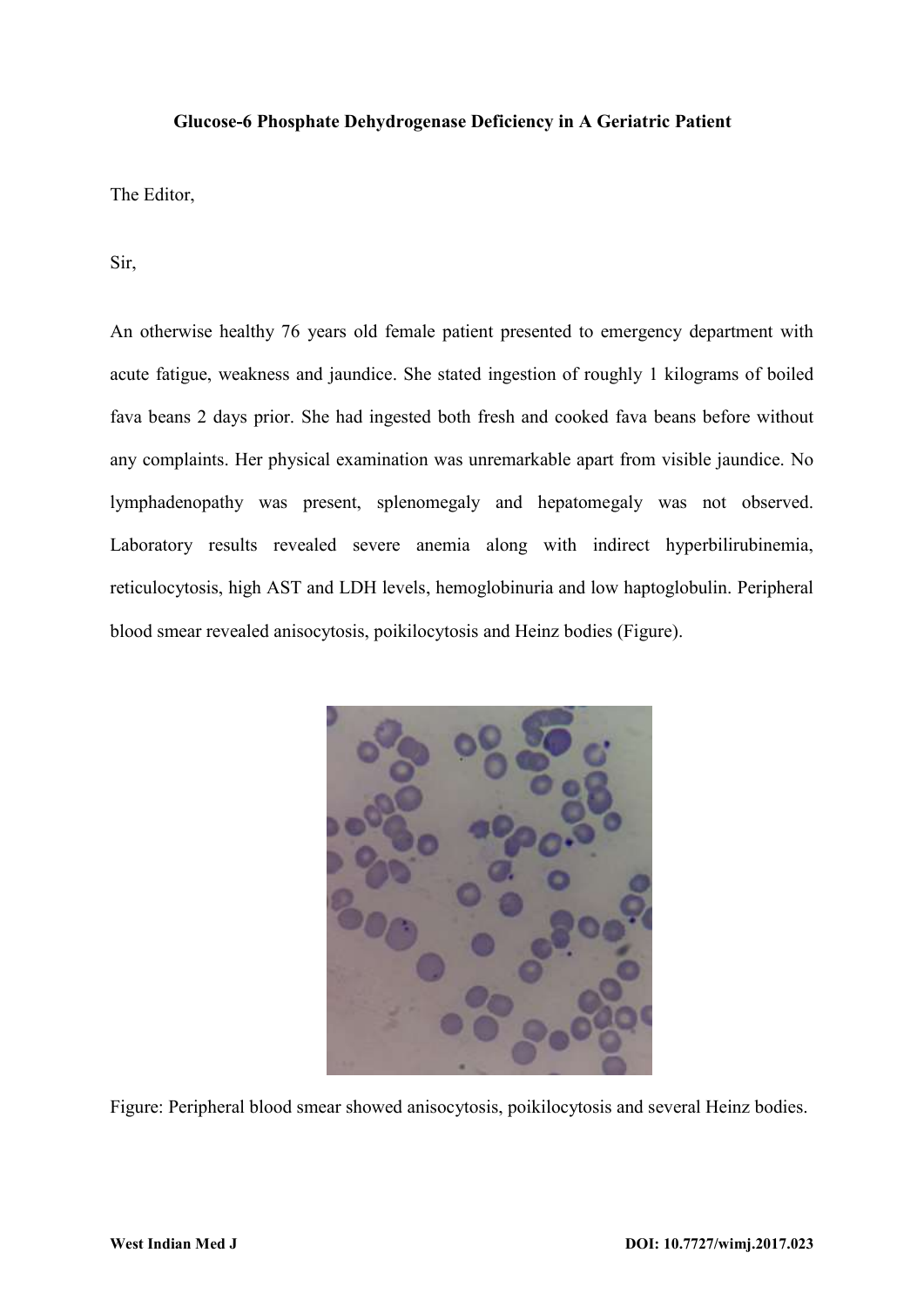## **Letters**

Direct and indirect Coombs tests were negative. She was diagnosed with non-immune hemolytic anemia. Etiologic tests revealed a reduced erythrocyte G6PD level of 1.07 IU/gHb (reference range: 4.1–10.1 IU/gHb). Patient was treated with a presumptive diagnosis of G6PD deficiency. Erythrocyte G6PD level was measured again as 2 IU/gHb after acute hemolytic episode, which confirmed the diagnosis.

Glucose-6 phosphate dehydrogenase (G6PD) is vital for erythrocytes against oxidative stress. Its' deficiency is the most common erythrocyte enzyme defect. Deficiency can cause hemolysis episodes triggered by infections, drug use or ingestion of fava beans (1). Herein, we aimed to present a case of G6PD deficiency due to the fava ingestion in a geriatric patient.

Frequency of G6PD deficiency in Turkey varies between %1 to %5-20 in southwestern Anatolia (2). Most people with G6PD deficiency are not aware of their defect, they are asymptomatic until their first attack. Attack may be triggered due to infections, metabolic conditions, drugs or ingestion of fava beans (3). Favism is generally a pediatric disease, it is rarely newly diagnosed in geriatric patients. Favism can develop after ingestion of dried or frozen beans, however it is mostly associated with fresh beans (4). Not all patients experience favism after ingesting fava beans, and same individual may have different reactions in different times (3).

G6PD deficient cells are lysed during acute hemolytic attack, which may cause a normal measurement of erythrocyte G6PD levels; however, G6PD level of patients with favism may be low during acute episode. In the Mediterranean type G6PD deficiency, young erythrocytes are as deficient as older erythrocytes (5). Favism may be more frequently associated with Mediterranean variant. G6PD deficiency is mostly a pediatric disorder; however, in geriatric patients with a history of fava exposure presenting with non-immune hemolytic anemia, it may be likely and should be included differential diagnosis.

**Keywords**: Geriatric, glucose-6 phosphate dehydrogenase, non-immune hemolysis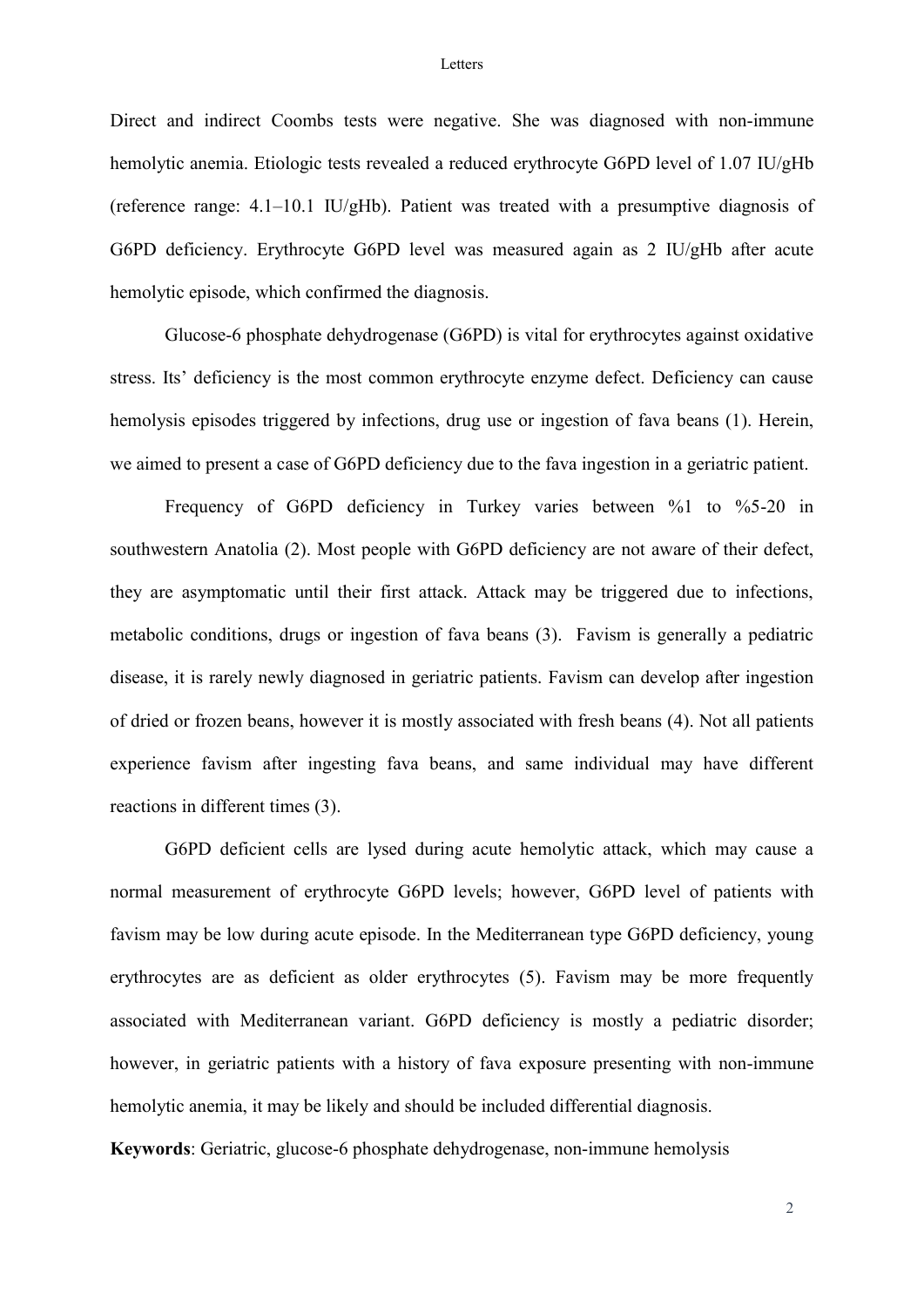*T Ulas<sup>1</sup> , G Tazegul<sup>2</sup> , OK Yucel<sup>1</sup> , R Erdem<sup>1</sup> , U Iltar<sup>1</sup> , O Salim<sup>1</sup> , L Undar<sup>1</sup>*

*From: <sup>1</sup>Division of Hematology, Department of Internal Medicine and <sup>2</sup>Department of Internal Medicine, Akdeniz University Faculty of Medicine, Antalya, Turkey.* 

*Correspondence: Dr G Tazegul, Department of Internal Medicine, Faculty of Medicine,* 

*Akdeniz University, Antalya, Turkey. E-mail: [drgtazegul@gmail.com](mailto:drgtazegul@gmail.com)*